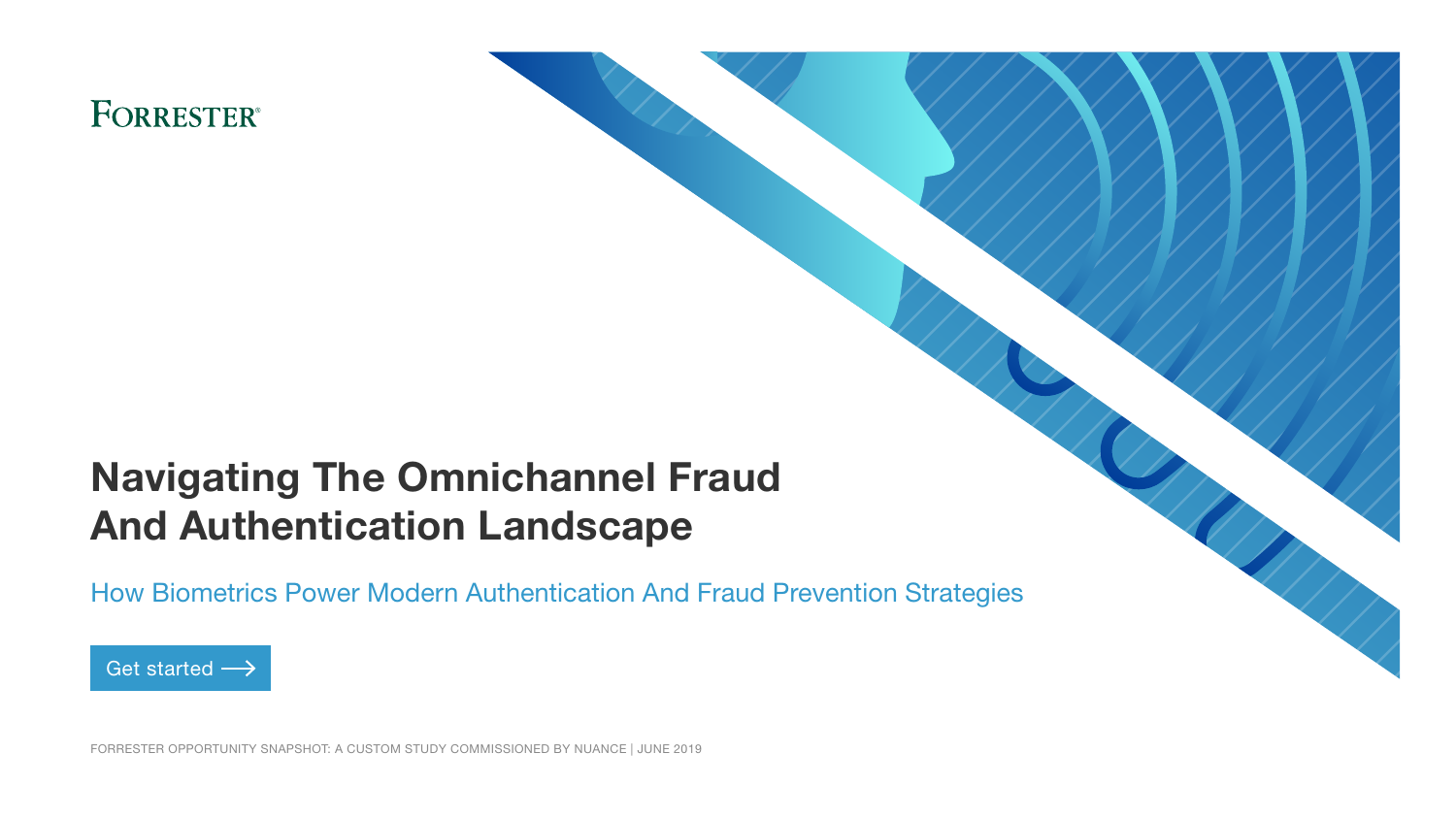<span id="page-1-0"></span>[NAVIGATING THE OMNICHANNEL FRAUD AND AUTHENTICATION LANDSCAPE](#page-0-0)  $\overline{\mathbf{2}}$ 

## The Authentication And Fraud Prevention Paradigm Is Shifting

Brands have traditionally focused on voice in the contact center to authenticate customers and prevent fraud. However, as customer expectations for speedy, seamless interactions increase, selfservice digital channels like mobile applications and chat are exploding — and with it, the risk of fraud. As firms work to meet expectations for swift and frictionless digital experiences, they're finding the need to shift their authentication strategies to suit working across channels to protect customers and the business.

In April 2019, Nuance commissioned Forrester Consulting to evaluate fraud and authentication. With our survey of 561 fraud and authentication decision makers across the globe, we sought to understand which channels are targeted, how organizations are responding, and how brands can improve.

#### Key Findings

Cross-channel fraud is the new normal. Just as customers access services across channels, fraudsters work cross-channel to exploit vulnerabilities. Cross-channel authentication is critical.



Firms are underprepared to combat crosschannel fraud. Despite confidence in fraud prevention in individual channels, firms are far less confident in their cross-channel prevention capabilities.



Biometric authentication methods are key to a modern cross-channel strategy. Firms using biometrics in more than one channel are more likely to describe their cross-channel fraud prevention as fully or nearly optimized.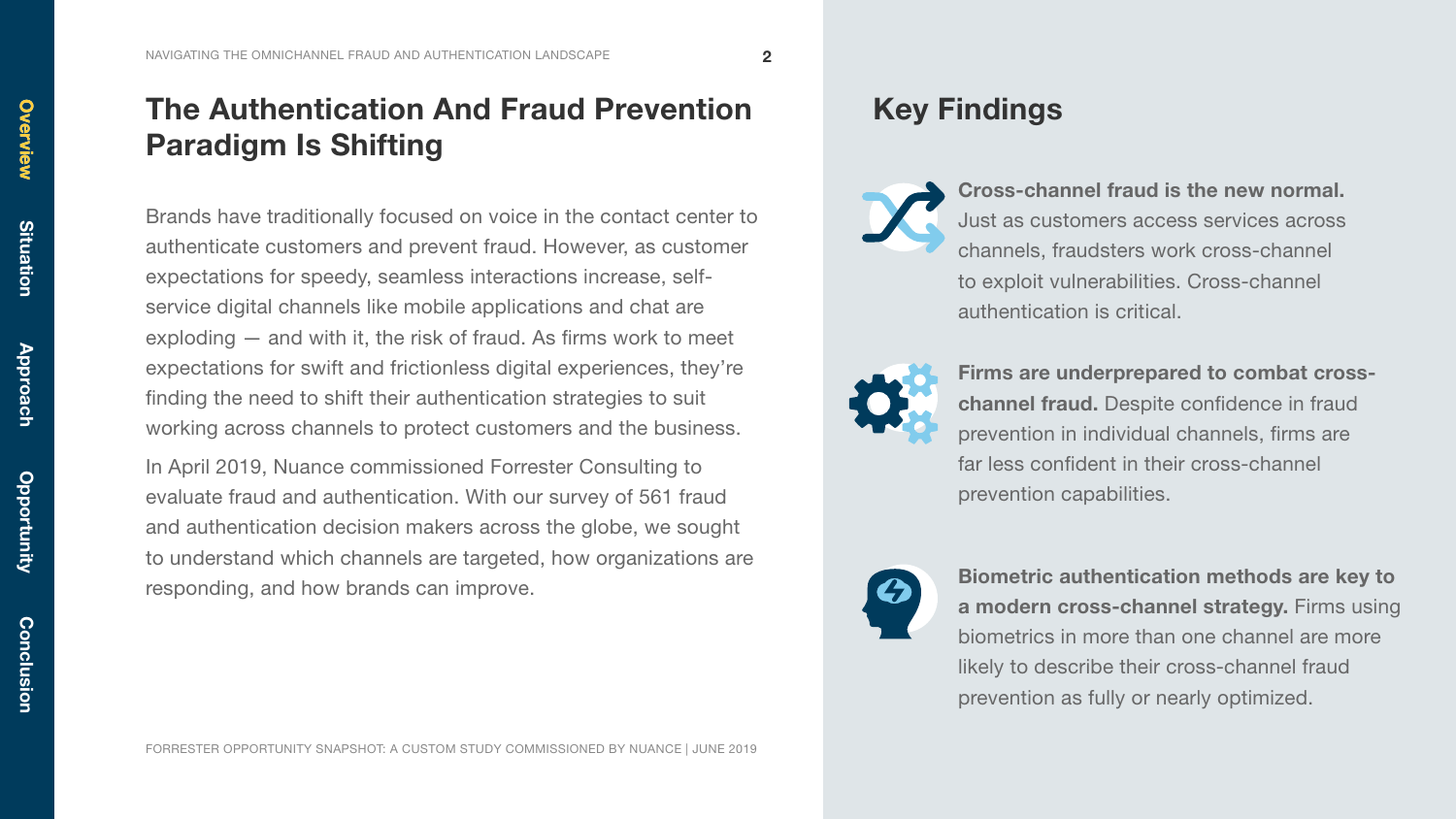<span id="page-2-0"></span>[NAVIGATING THE OMNICHANNEL FRAUD AND AUTHENTICATION LANDSCAPE](#page-0-0) 3

#### As Digital Authentication Skyrockets, New Fraud Risks Emerge

Mobile and digital experiences are in high demand — and the growth of authentication on those channels is substantial: 67% of companies have seen a 10% or greater increase in authentication on their mobile applications in 24 months. And as companies change how they connect with customers, they are shifting how they view and manage fraud risk:

- 70% agree that traditionally voice channels have been the focus of fraud prevention strategy.
- 74% agree that opening up new channels for customer engagement has increased their vulnerability to fraud.
- 87% agree that they're now focused on fraud prevention in digital channels.







FORRESTER OPPORTUNITY SNAPSHOT: A CUSTOM STUDY COMMISSIONED BY NUANCE | JUNE 2019

Base: Variable executives with responsibility for fraud prevention and customer authentication at companies globally

Source: A commissioned study conducted by Forrester Consulting on behalf of Nuance, April 2019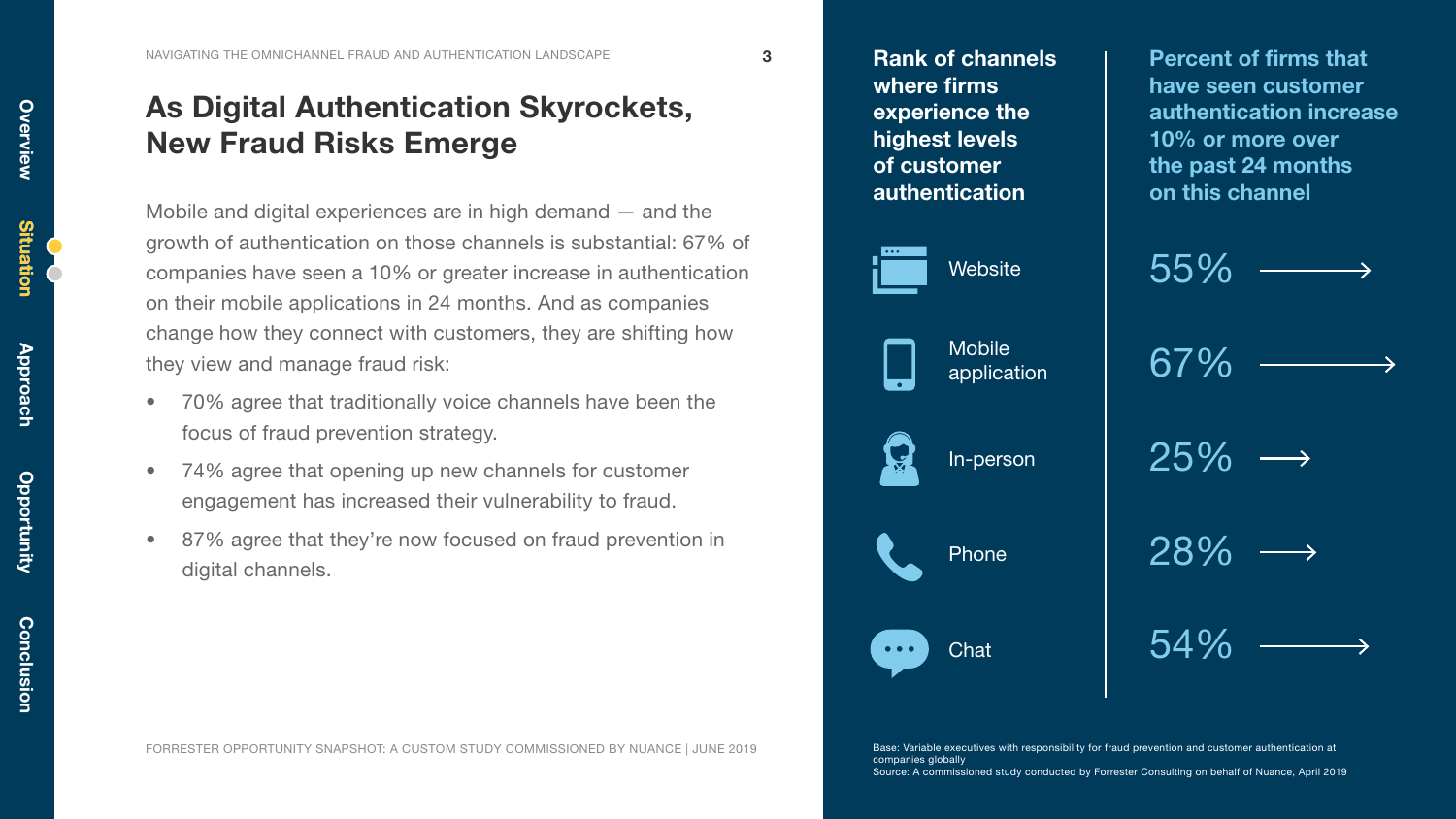[NAVIGATING THE OMNICHANNEL FRAUD AND AUTHENTICATION LANDSCAPE](#page-0-0) 4

#### Fraud Is On The Rise — And No Channel Is Safe

Unfortunately, rapid adoption on the part of customers for ondemand, digital services has led to comparable increases in the rate of fraud in digital channels: 45% of firms experienced a 4% or greater increase in the rate of fraud on their mobile applications and websites in the past 24 months.

Meanwhile, despite the success of "mobile-first" strategies to empower digitally savvy customers, phone and in-person channels are also growing in terms of both authentication and fraud at many firms. Although 87% of firms say they're focused on fraud prevention in digital channels, companies' legacy channels clearly still need protection.



Digital channels are the greatest target of fraud, but legacy channels can't become a blind spot.

"How has the rate of fraud (including fraud detected before it happened and discovered after it occurred) changed over the past 24 months for the following channels?"

- Increased significantly (>8%)
- Increased moderately (4% to 7%)
- Increased slightly (3% or less)



Base: Variable executives with responsibility for fraud prevention and customer authentication at companies globally

FORRESTER OPPORTUNITY SNAPSHOT: A CUSTOM STUDY COMMISSIONED BY NUANCE | JUNE 2019

Source: A commissioned study conducted by Forrester Consulting on behalf of Nuance, April 2019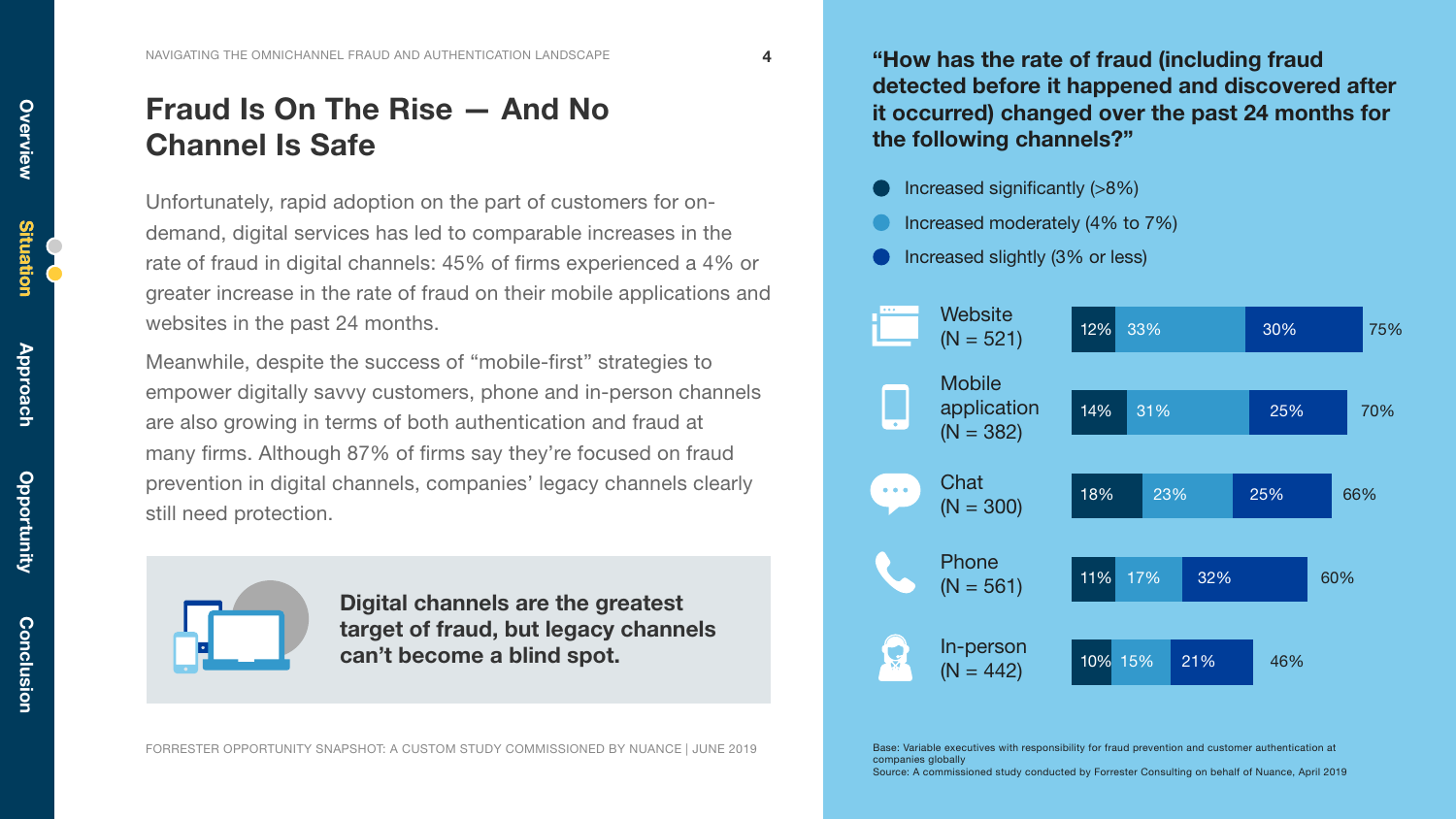## <span id="page-4-0"></span>Firms Are Overconfident In Their Ability To Prevent Fraud In Individual Channels

Despite growing fraud, firms believe their prevention ability is mature: Up to 84% say their ability to prevent fraud on any one channel is nearly or fully optimized. $1$  However, firms are overconfident — they rely on many of the same easily defrauded authentication methods:[2](#page-9-0)

- Personally identifiable information (PII): confirmation of birth dates, ZIP codes, etc.; data that is often available via social media or purchased on the dark web following a breach.
- Knowledge-based authentication (KBA): i.e., "what was the color of your first car?"; decreasingly secure data due to highprofile breaches or is so obscure that it frustrates users.
- Passwords: often not complex enough or users write them down in insecure places; fraudsters will try leaked password combinations across many sites in the hopes the same password has been reused.

"For each of the channels listed, select the ways your company enrolls, authenticates, and/or authorizes customers for that channel."

Top five authentication methods - riskiest methods are in white

**PHONE** 



Identity verification

Personally identifiable information

Knowledge-based authentication

Risk-based authentication

**Passwords** 

Passwords

Identity verification

Personally identifiable information

Knowledge-based authentication

Software-based OTP



#### MOBILE APP **IN-PERSON**

**Passwords** 

Identity verification

Personally identifiable information

Knowledge-based authentication

Software-based OTP

Identity verification

Personally identifiable information

Knowledge-based authentication

Fingerprint biometrics

Face biometrics

Base: Variable executives with responsibility for fraud prevention and customer authentication at companies globally Source: A commissioned study conducted by Forrester Consulting on behalf of Nuance, April 2019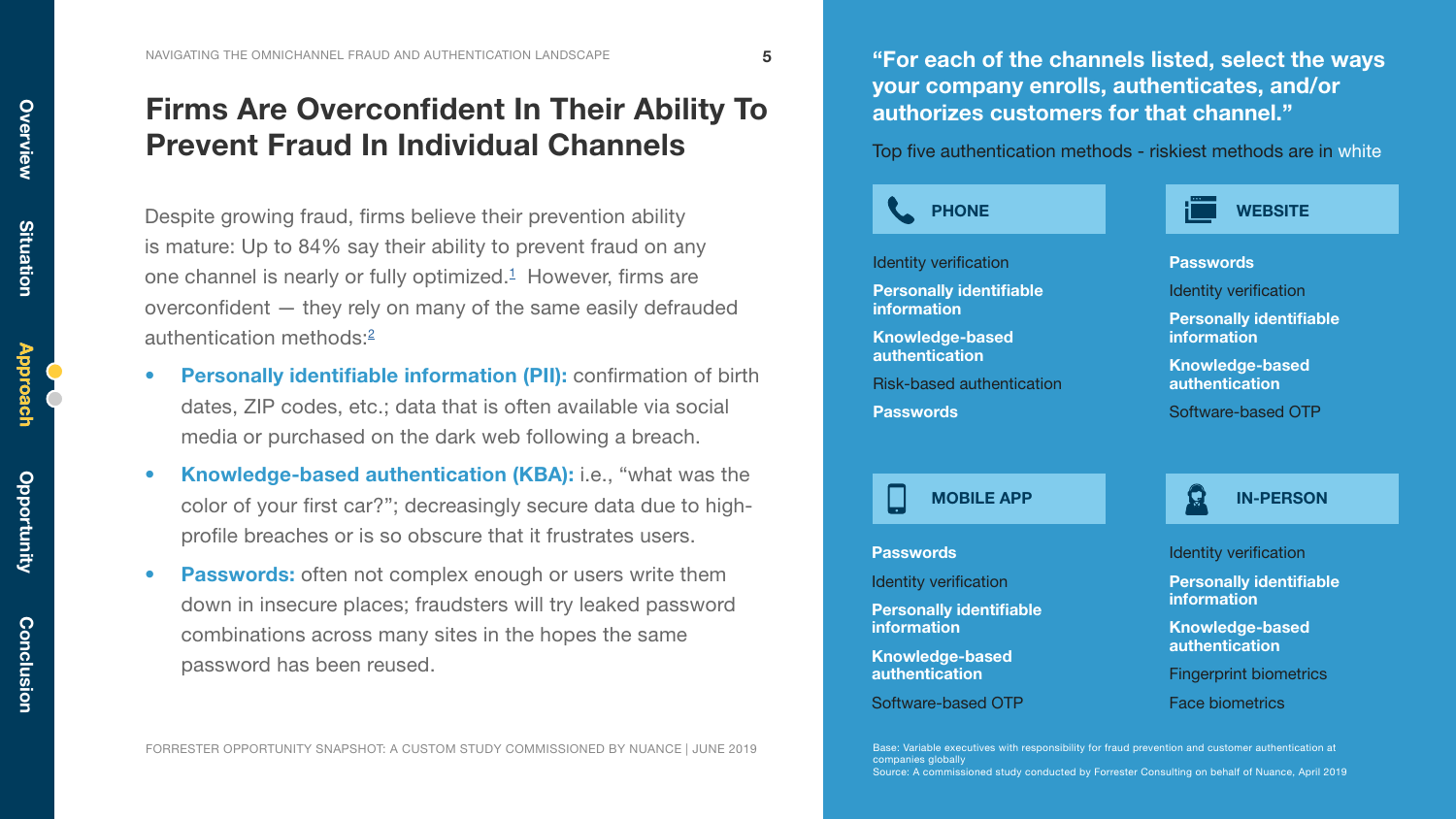## Cross-**Channel** Fraud Is The Greater **Threat**

While most firms feel they have individual channels under control, fraudsters are at work across channels, exploiting the vulnerabilities of each. For example, card-not-present (e.g., using a stolen credit card number without a physical card) is an old fraud tactic but remains effective on the phone channel, while account takeover (e.g., password hacking) is effective on websites and mobile apps.

As a result, 82% of firms agree that authentication across channels is increasingly critical to fraud prevention. Yet only 59% define their cross-channel fraud prevention as nearly or fully optimized — far less mature than any one channel. Firms are underprepared to combat the changing nature of fraud.

"What type of fraud has been most common on each channel over the past 24 months?"

| <b>Channel</b>                    | <b>Most common type of fraud</b> |
|-----------------------------------|----------------------------------|
| Mobile application<br>and website | Account takeover                 |
| Phone                             | Card-not-present                 |
| Chat                              | ID theft                         |
| In-person                         | Synthetic ID fraud               |

Only 59% describe their firm's ability to prevent fraud across channels as nearly or fully optimized.



[Overview](#page-1-0)

Overview

[Situation](#page-2-0)

**Situation** 

[Approach](#page-4-0)

Approa

Base: 561 executives with responsibility for fraud prevention and customer authentication at companies globally Source: A commissioned study conducted by Forrester Consulting on behalf of Nuance, April 2019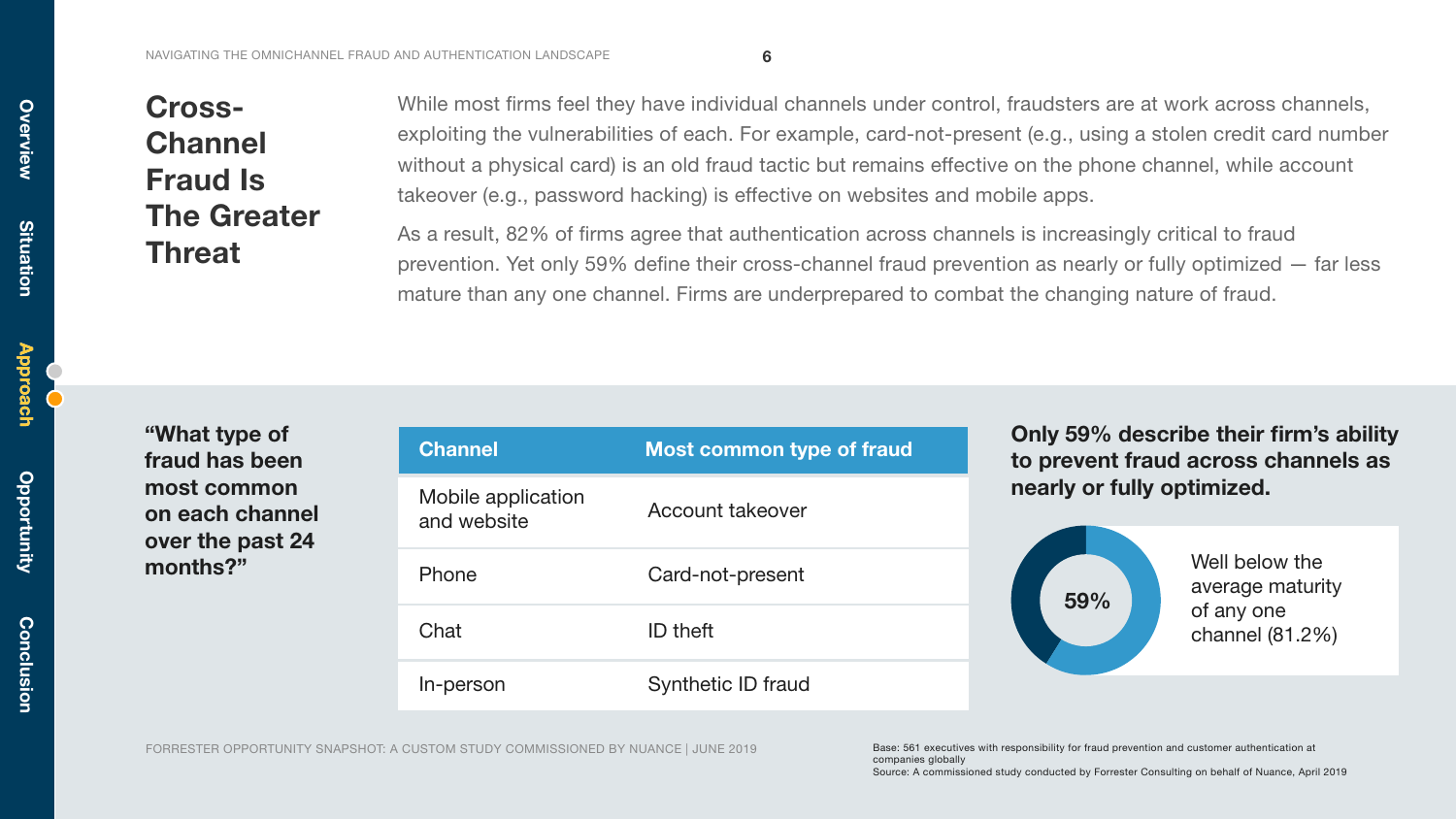<span id="page-6-0"></span>[NAVIGATING THE OMNICHANNEL FRAUD AND AUTHENTICATION LANDSCAPE](#page-0-0) 7

#### Preventing Cross-Channel Fraud Improves Customer Experience

As firms work toward cross-channel fraud prevention, they view improved customer experience (CX) as a key outcome. Unsurprisingly, it outranks any cost reduction benefit, likely due to  $CX$ 's well-established link to revenue growth. $3$  Improved CX comes from cross-channel authentication experiences that are:

- Effective: limiting false rejects and false accepts, even as customers move across channels.
- Easy: authentication methods that are not frustrating or burdensome and that are kept consistent across channels.
- Emotionally resonant: customers feel good about their experience — for example, trust is an especially important emotion to connect to authentication.<sup>4</sup>

"What business benefits are to be gained by better preventing cross-channel fraud?"

Higher customer satisfaction (i.e., NPS\*, CX, etc.) Reduction in direct monetary losses per fraud incident Reduction in reputational cost of fraud incidents Reduction in cost to improve internal fraud management systems following fraud incidents Reduction in labor costs of investigating fraud incidents 71% 64% 61% 56% 55%

FORRESTER OPPORTUNITY SNAPSHOT: A CUSTOM STUDY COMMISSIONED BY NUANCE | JUNE 2019

Base: 561 executives with responsibility for fraud prevention and customer authentication at companies globally \*Note: Net Promoter and NPS are registered service marks, and Net Promoter Score is a service mark, of Bain & Company, Inc., Satmetrix Systems, Inc., and Fred Reichheld.

Source: A commissioned study conducted by Forrester Consulting on behalf of Nuance, April 2019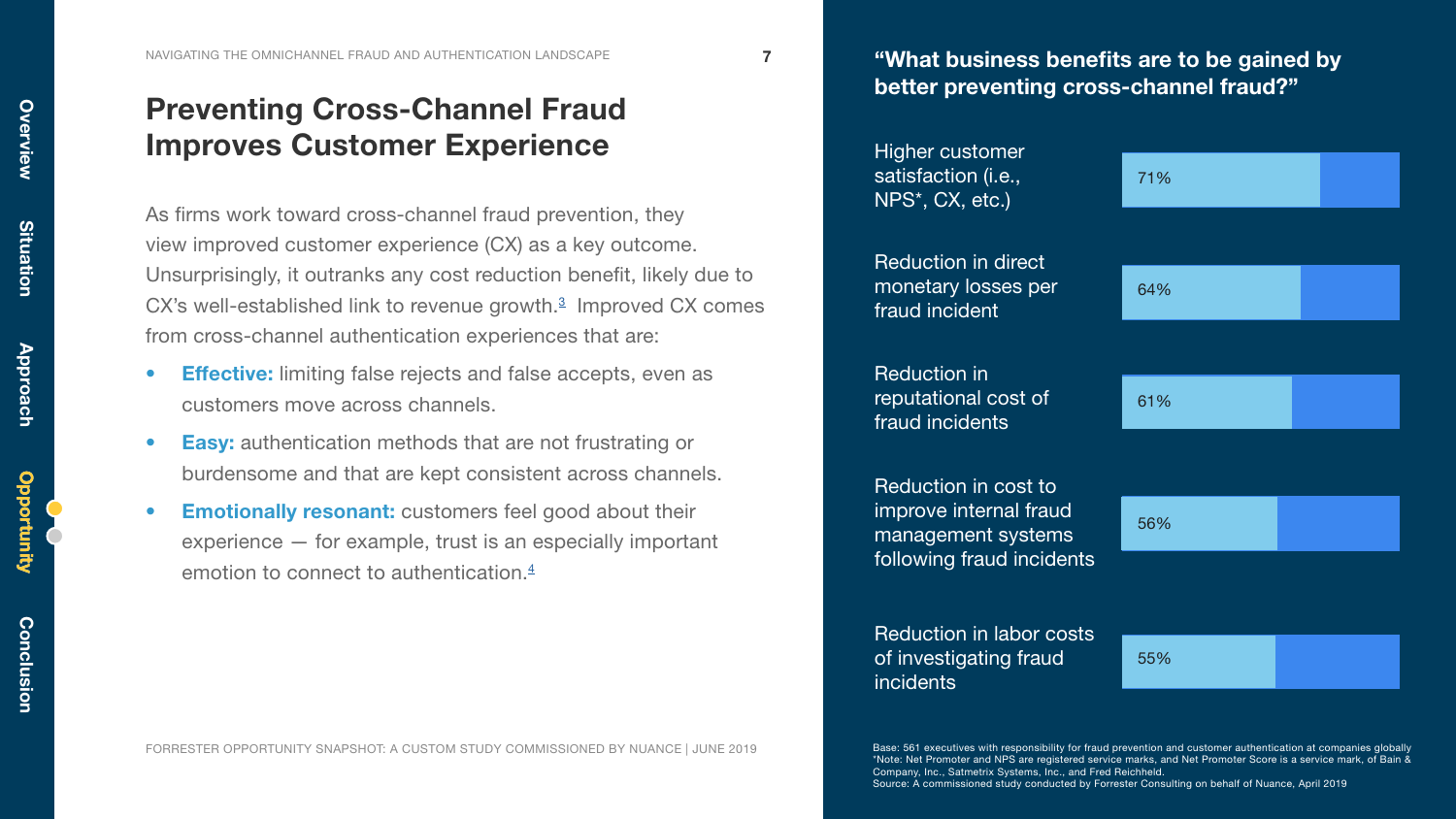#### Biometrics Help Firms Balance the value in biometrics Security And Customer Experience

To improve cross-channel authentication, prevent fraud, and benefit from better CX, firms are evaluating legacy and emerging authentication methods. Despite clear drawbacks, firms still feel passwords, PII, and KBA prevent fraud. However, they also see value in biometrics. Based on innate characteristics, these methods do not add friction to the interaction.<sup>5</sup> In addition, biometrics can identify imposters regardless of the knowledge or social engineering skills they have. Firms using biometrics cross-channel are:

- Less likely to rely on passwords and PII on mobile application, website, and phone (by as much as 24 points).
- More likely to describe their fraud prevention in each channel as optimized (by as much as 20 points).
- More likely to describe their cross-channel fraud prevention as fully or nearly optimized (by 9 points).

#### FORRESTER OPPORTUNITY SNAPSHOT: A CUSTOM STUDY COMMISSIONED BY NUANCE | JUNE 2019



[Overview](#page-1-0)

<span id="page-7-0"></span>Overview

[Situation](#page-2-0)

**Situation**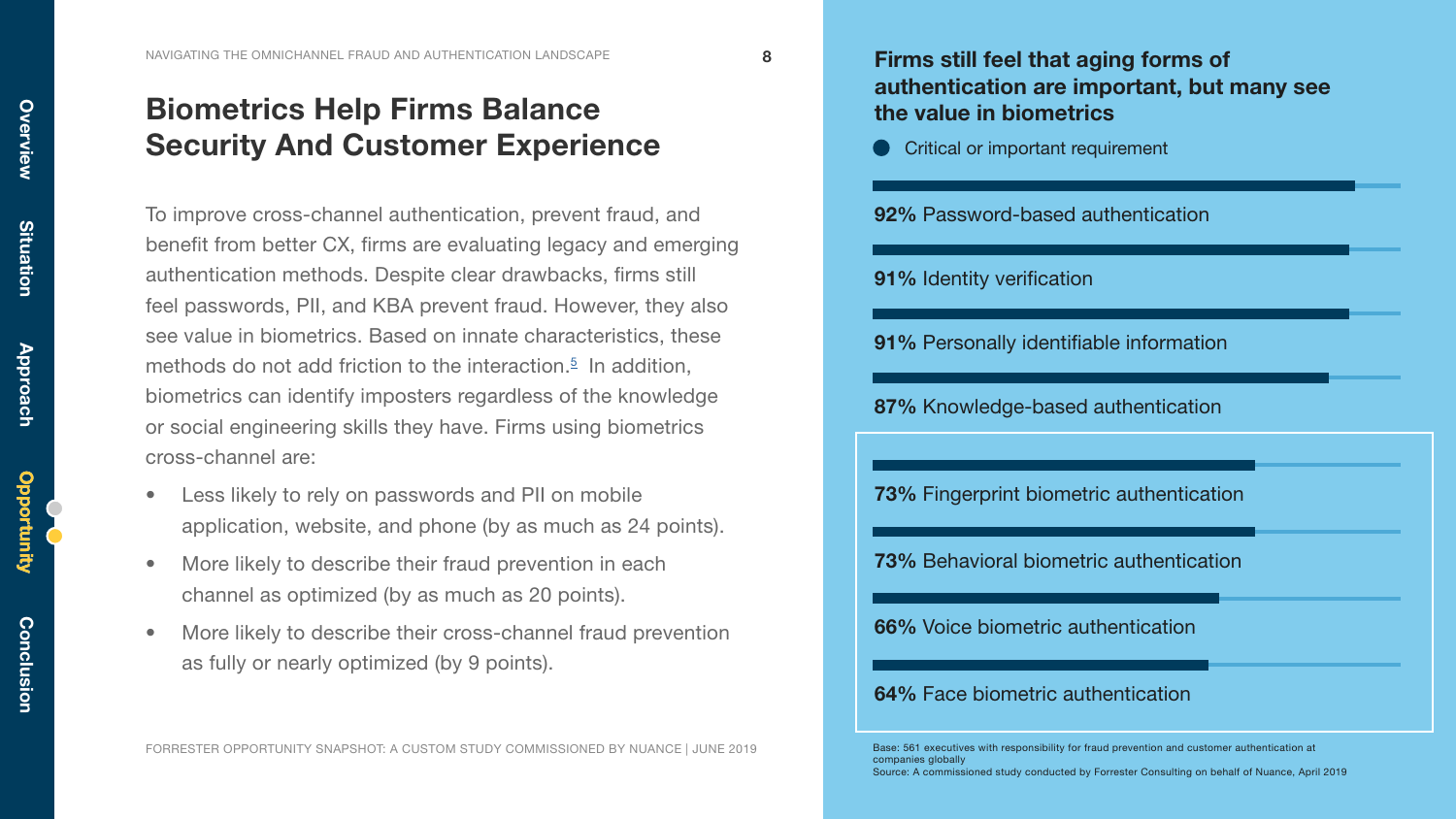#### <span id="page-8-0"></span>**Conclusion**

Companies are in a perpetual race to provide services when, where, and how their customers prefer. This has led to a necessary shift in the way firms think about authentication and fraud prevention. Both legitimate customers and fraudsters move freely across channels — firms need a modern authentication toolset that can balance the needs of security with the demands of CX. Emerging tools like biometrics are gaining importance, not only for their relative security compared with outdated methods, but for their ability to smooth and enhance customer experience. Firms using biometrics in more than one channel are beginning to move the needle on cross-channel fraud prevention.

#### Project Director: Emma Van Pelt, Market Impact Consultant

Contributing Research:

Forrester's security and risk research group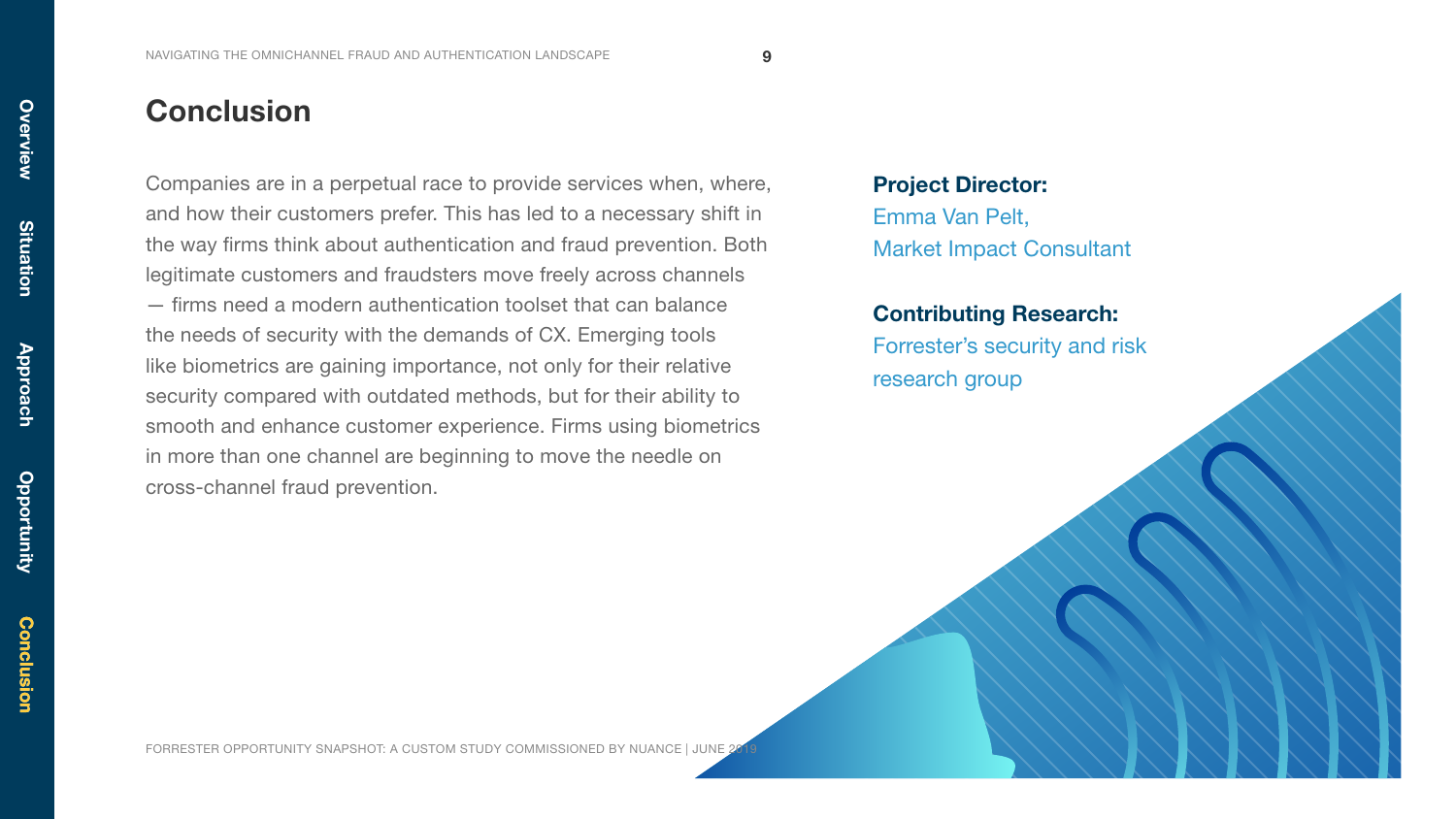#### <span id="page-9-0"></span>Methodology

This Opportunity Snapshot was commissioned by Nuance. To create this profile, Forrester Consulting leveraged existing research from Forrester's security and risk research group. We supplemented this research with custom survey questions asked of 561 global fraud and authentication decision makers. The custom survey began and was completed in April 2019.

#### ENDNOTES

| <b>RETURN</b> |    | An optimized fraud prevention program is defined as one that is continuous and effective,<br>integrated, proactive, and usually automated. |
|---------------|----|--------------------------------------------------------------------------------------------------------------------------------------------|
| <b>RETURN</b> | 2. | Source: "Top Cybersecurity Threats In 2018," Forrester Research, Inc., November 27, 2017.                                                  |
| <b>RETURN</b> | 3. | Source: "The US Customer Experience Index, 2018," Forrester Research, Inc., June 19, 2018.                                                 |
| <b>RETURN</b> | 4. | Source: "Drive Growth With Customer Trust And Build Brand Resilience." Forrester Research.<br>Inc., September 25, 2018.                    |
| <b>RETURN</b> | 5. | Source: "Best Practices: Behavioral Biometrics." Forrester Research, Inc., May 5, 2018.                                                    |

#### ABOUT FORRESTER CONSULTING

Forrester Consulting provides independent and objective research-based consulting to help leaders succeed in their organizations. Ranging in scope from a short strategy session to custom projects, Forrester's Consulting services connect you directly with research analysts who apply expert insight to your specific business challenges. For more information, visit forrester.com/consulting.

© 2019, Forrester Research, Inc. All rights reserved. Unauthorized reproduction is strictly prohibited. Information is based on best available resources. Opinions reflect judgment at the time and are subject to change. Forrester®, Technographics®, Forrester Wave, RoleView, TechRadar, and Total Economic Impact are trademarks of Forrester Research, Inc. All other trademarks are the property of their respective companies. For additional information, go to forrester.com. [A-178499]

#### **Demographics**

| <b>REGIONS</b>             | <b>POSITION</b>                                                                   |
|----------------------------|-----------------------------------------------------------------------------------|
|                            |                                                                                   |
| Europe: 55%                | C-level: 39%                                                                      |
| The Americas: 36%          | VP: 24%                                                                           |
| Australia: 9%              | Director: 37%                                                                     |
|                            |                                                                                   |
| <b>NUMBER OF EMPLOYEES</b> | <b>INDUSTRY</b>                                                                   |
| 500 to 999: 1%             |                                                                                   |
| 1,000 to 4,999: 54%        | A range of industries is<br>represented, including<br>financial services, retail, |
| 5,000 to 19,999: 29%       | telecommunications,<br>manufacturing,                                             |